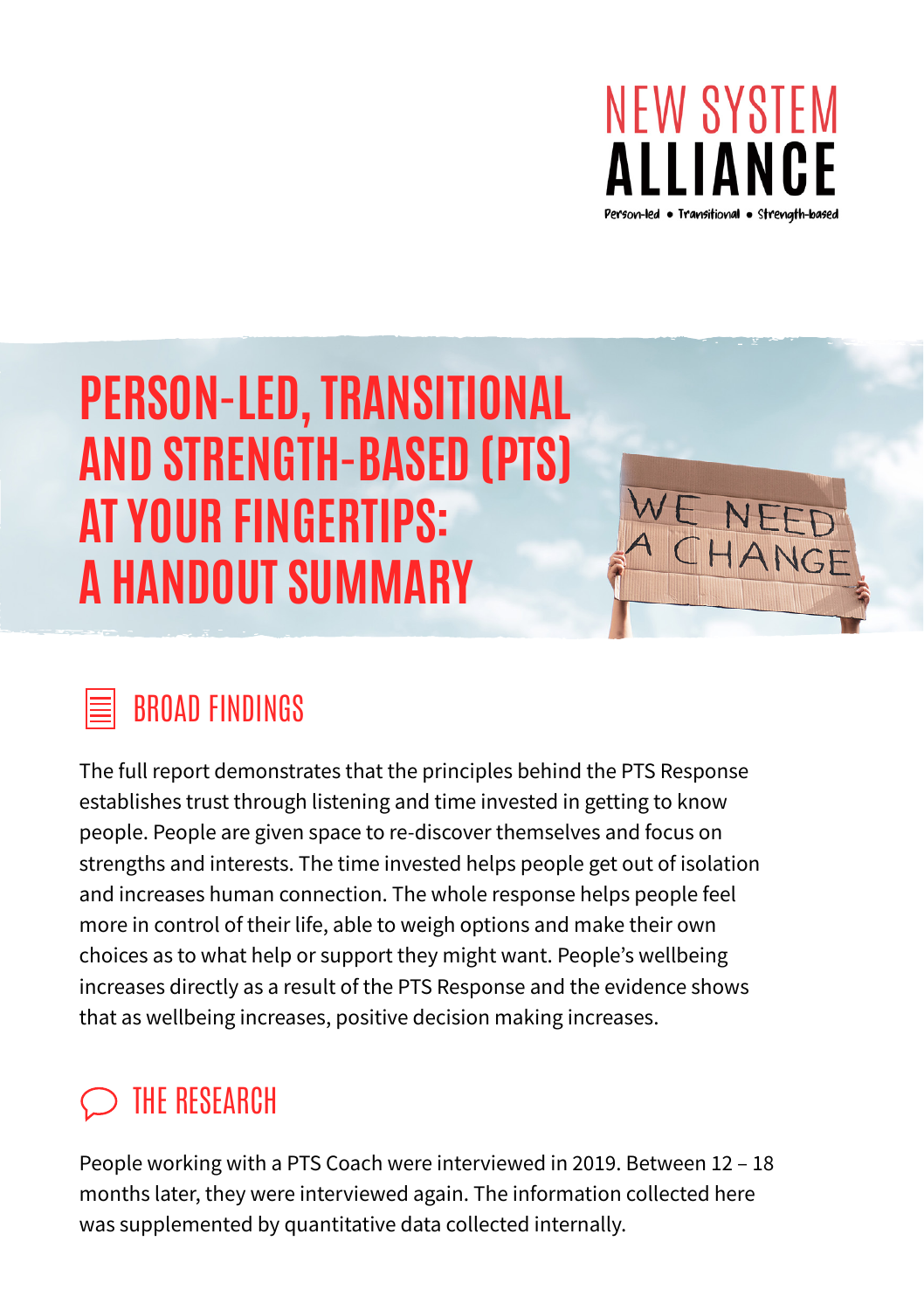## "TREATED LIKE A HUMAN BEING"

## WHAT THE IMPACT HAS BEEN

### **Setting own aspirations**

People are free to set their own aspirations – and these varied from reconnecting with friends and family to weight loss, getting accommodation and much more, increasing positive decision making.

#### **Access to services**

Evidence suggests the PTS Response reduces reliance on other services – which is sustained even after ending the coaching relationship.

#### **Wellbeing: Self-esteem, purpose and confidence**

On average, by the time the coaching relationship ends, there is a demonstrable increase in scores and people are starting to be closer to a 'National Average' WEMWBS score.

This means increased self-esteem, sense of purpose, and optimism.

#### **Preventative**

PTS Coaching helped people cope with the realities of lockdown and social isolation, demonstrating that the impacts could have been significantly worse without the PTS response.

#### **Social connections and positive networks**

Prior to PTS Coaching, people did not have strong positive social networks. With Mayday PTS Coaching, people established a wider group of positive relationships with family and friends.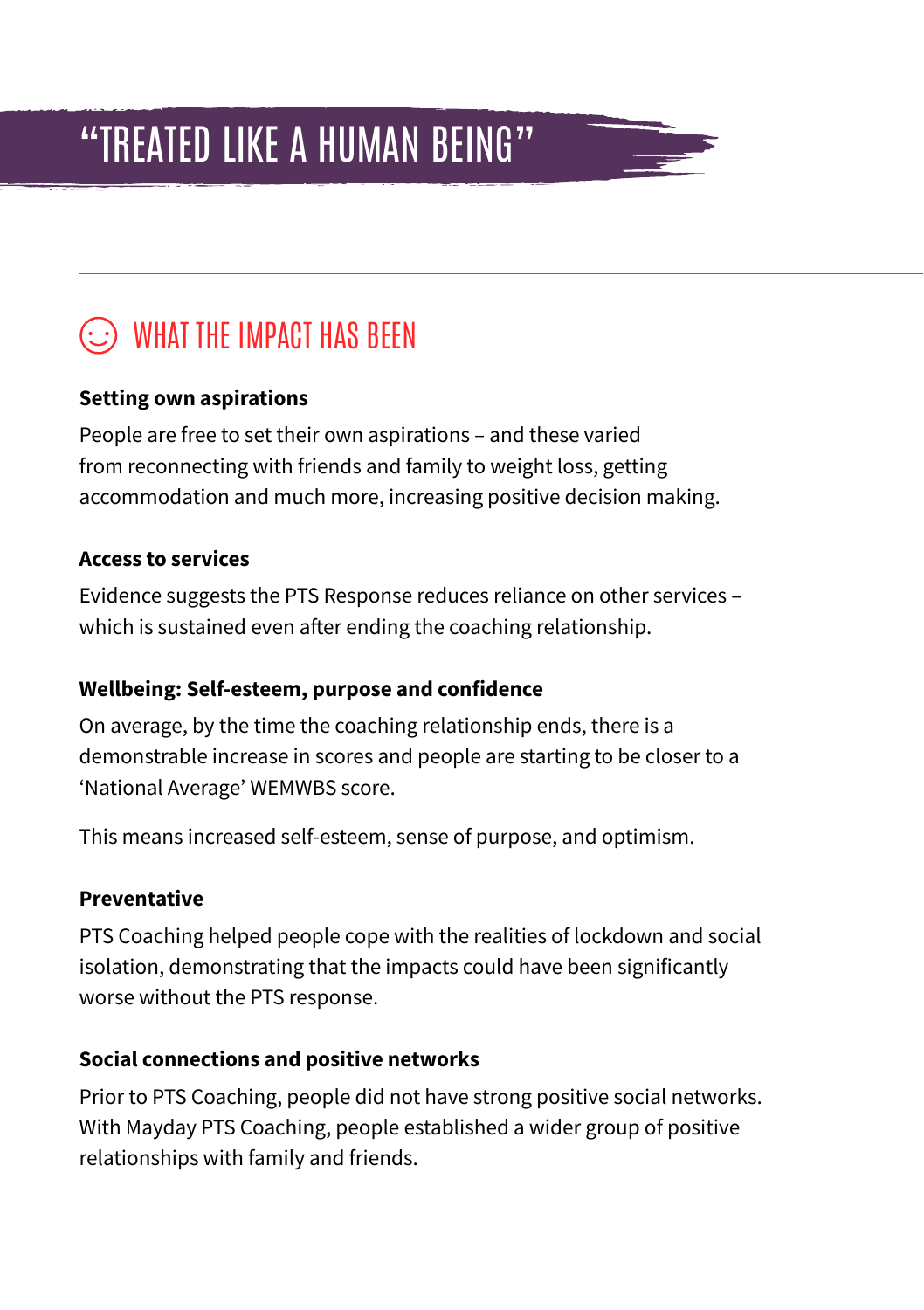## "IT IS CLEAR THAT THE PTS RESPONSE CAN ACHIEVE SUSTAINABLE OUTCOMES FOR PEOPLE GOING THROUGH TOUGH TIMES PARTICULARLY ON INTERNAL OUTCOMES.

### INDIVIDUALS SUPPORTED FELT HEARD, MORE CONFIDENT, AND EMPOWERED."

## WHAT WE CAN LEARN FOR THE FUTURE

#### **Progress is not just due to the PTS Coach**

People share that they attribute their progress to family members and friends as well, and PTS Coaching gives them the space to reconnect to people who can support them – it isn't always about a service.

### **Ending the coaching relationship**

The way we end the coaching relationship is vital. If it is not ended properly either prematurely or without it being managed, it can have a detrimental impact on outcomes. It can lead to increased isolation, fewer connections, higher vulnerability, even return to homelessness.

#### **Coaching should be independent from housing situation**

Making the relationship dependent on a specific housing situation undermines the person-led and personalised approach of the PTS, and delinking these appears to improve outcomes.

#### **Eligibility criteria, staff changes, or similar, can get in the way**

Some people reported that they couldn't access support from their coach when they needed it, where they needed it.

#### **The wider system culture in housing is getting in the way**

Trying to operate PTS within a broken housing makes the differences very obvious. Often the system conflicts with a person-led and asset-based way of working.